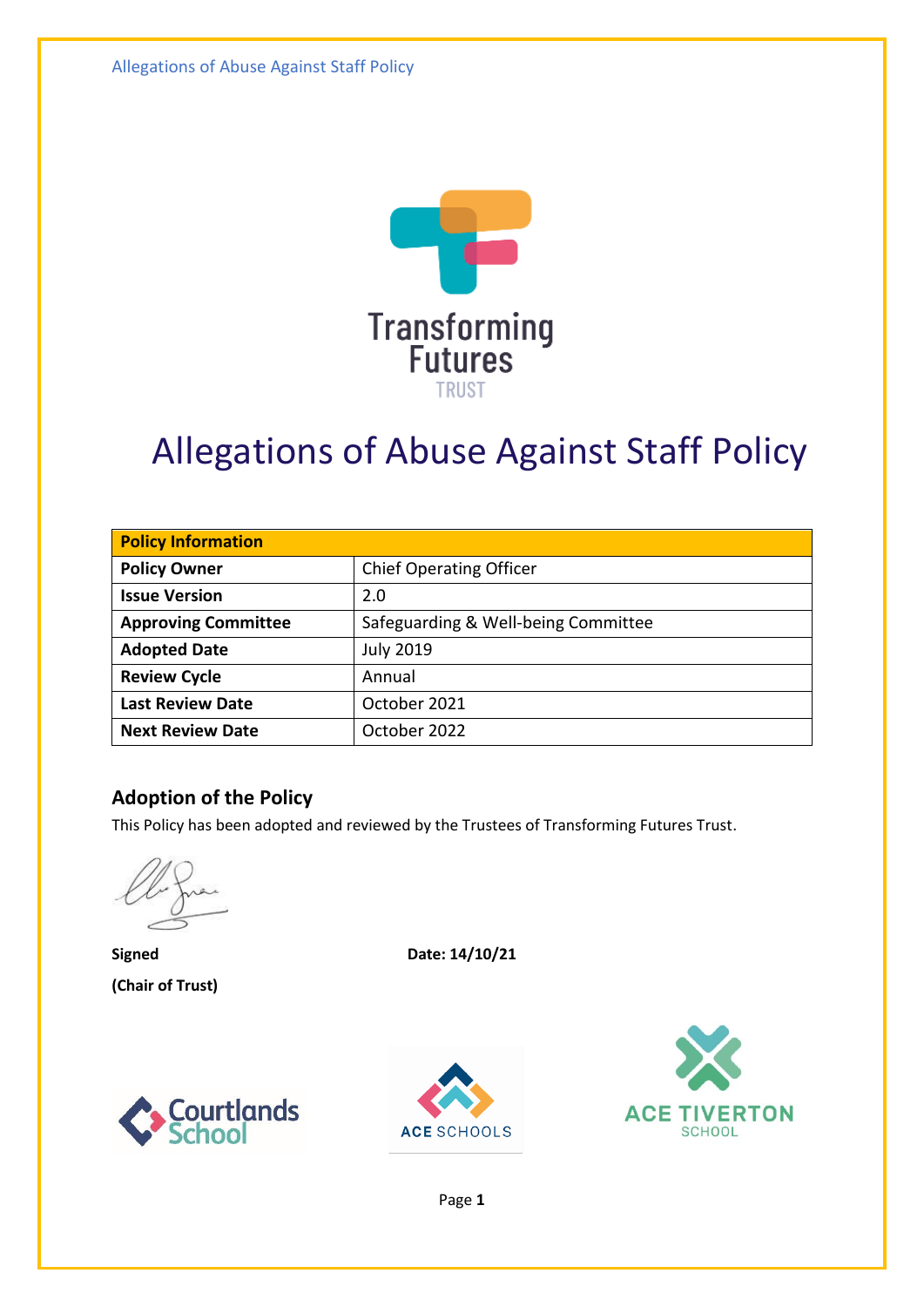# 1 Introduction

- 1.1 We are committed to providing the highest level of care for both our pupils and staff. It is extremely important that any allegations of abuse against a teacher, any other member of staff, or volunteer in our school is dealt with thoroughly and efficiently, maintaining the highest level of protection for the child whilst also giving support to the person who is the subject of the allegation. Our policy is in line with statutory guidance from the Department for Education.
- 1.2 This policy is designed to ensure that all staff, pupils and parents or carers are aware of the procedure for the investigation of allegations of abuse in order that all complaints are dealt with consistently and efficiently as possible.
- 1.3 We hope that having a clear policy outlined will help pupils to feel comfortable that they can voice concerns about any member of staff. Allegations will be reported to the Head teacher immediately or to the Chair of Governors where the Head teacher is the subject of an allegation. All allegations will be taken seriously and investigated immediately.

#### 2 Purpose

- 2.1 The procedure for dealing with allegations against staff depends on the situation and circumstances surrounding the allegation. This policy must be followed when dealing with allegations but may be adapted to each case. This policy will be used alongside our complaints policy and child protection and safeguarding policy. It applies regardless of whether the alleged abuse took place in the school.
- 2.2 Timescale
	- 2.2.1 It is imperative that allegations against staff are dealt with as quickly as possible to:
		- a) Minimise the risk to the child.
		- b) Minimise the impact on the child's academic progress.
		- c) Minimise stress to the employee concerned.
		- d) Ensure a fair and thorough investigation for all parties.
	- 2.2.2 To enable this to happen, all staff, parents and students should be aware of the procedures set out in this policy.

## 3 Allegations that May Meet the Harms Threshold

3.1 This section is based on 'Section 1: Allegations that may meet the harms threshold' in part 4 of Keeping Children Safe in Education.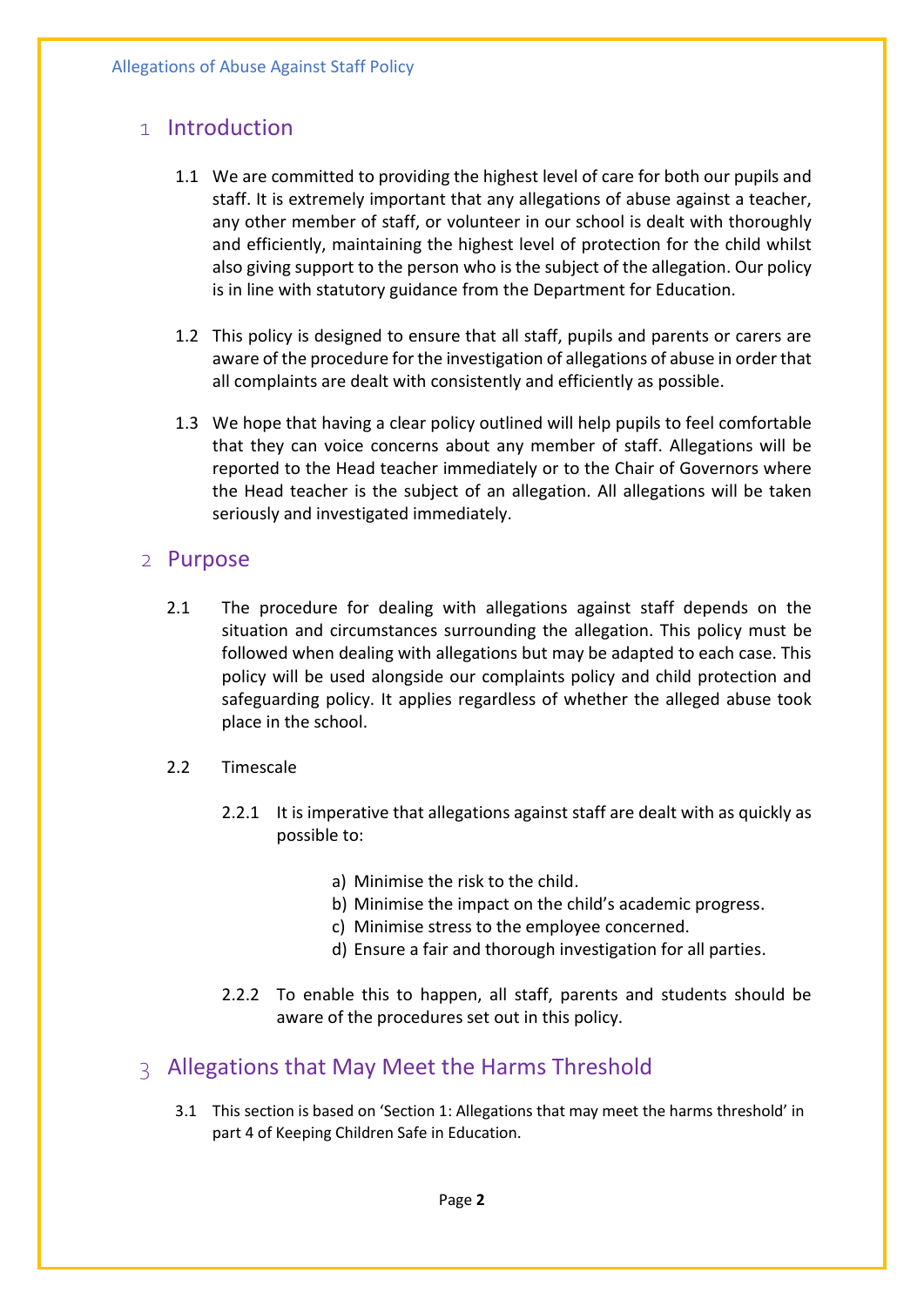- 3.2 This section applies to all cases in which it is alleged that a current member of staff, including a supply teacher, volunteer or contractor, has:
	- I. Behaved in a way that has harmed a child, or may have harmed a child, and/or
	- II. Possibly committed a criminal offence against or related to a child, and/or
	- III. Behaved towards a child or children in a way that indicates he or she may pose a risk of harm to children, and/or
	- IV. Behaved or may have behaved in a way that indicates they may not be suitable to work with children – this includes behaviour taking place both inside and outside of school
- 3.3 We will deal with any allegation of abuse quickly, in a fair and consistent way that provides effective child protection while also supporting the individual who is the subject of the allegation.
- 3.4 A 'case manager' will lead any investigation. This will be the headteacher, or a case manager allocated by the CEO where the headteacher is the subject of the allegation. The case manager will be identified at the earliest opportunity.

### 4 Procedure

- 4.1 Reporting an Allegation
	- 4.1.1 Conduct basic enquiries in line with local procedures to establish the facts to help determine whether there is any foundation to the allegation before carrying on with the steps below
	- 4.1.2 Immediately discuss the allegation with the designated officer at the local authority. This is to consider the nature, content and context of the allegation and agree a course of action, including whether further enquiries are necessary to enable a decision on how to proceed, and whether it is necessary to involve the police and/or children's social care services. (The case manager may, on occasion, consider it necessary to involve the police before consulting the designated officer – for example, if the accused individual is deemed to be an immediate risk to children or there is evidence of a possible criminal offence. In such cases, the case manager will notify the designated officer as soon as practicably possible after contacting the police)
	- 4.1.3 Inform the accused individual of the concerns or allegations and likely course of action as soon as possible after speaking to the designated officer (and the police or children's social care services, where necessary). Where the police and/or children's social care services are involved, the case manager will only share such information with the individual as has been agreed with those agencies
	- 4.1.4 Where appropriate (in the circumstances described above), carefully consider whether suspension of the individual from contact with children at the school is justified or whether alternative arrangements such as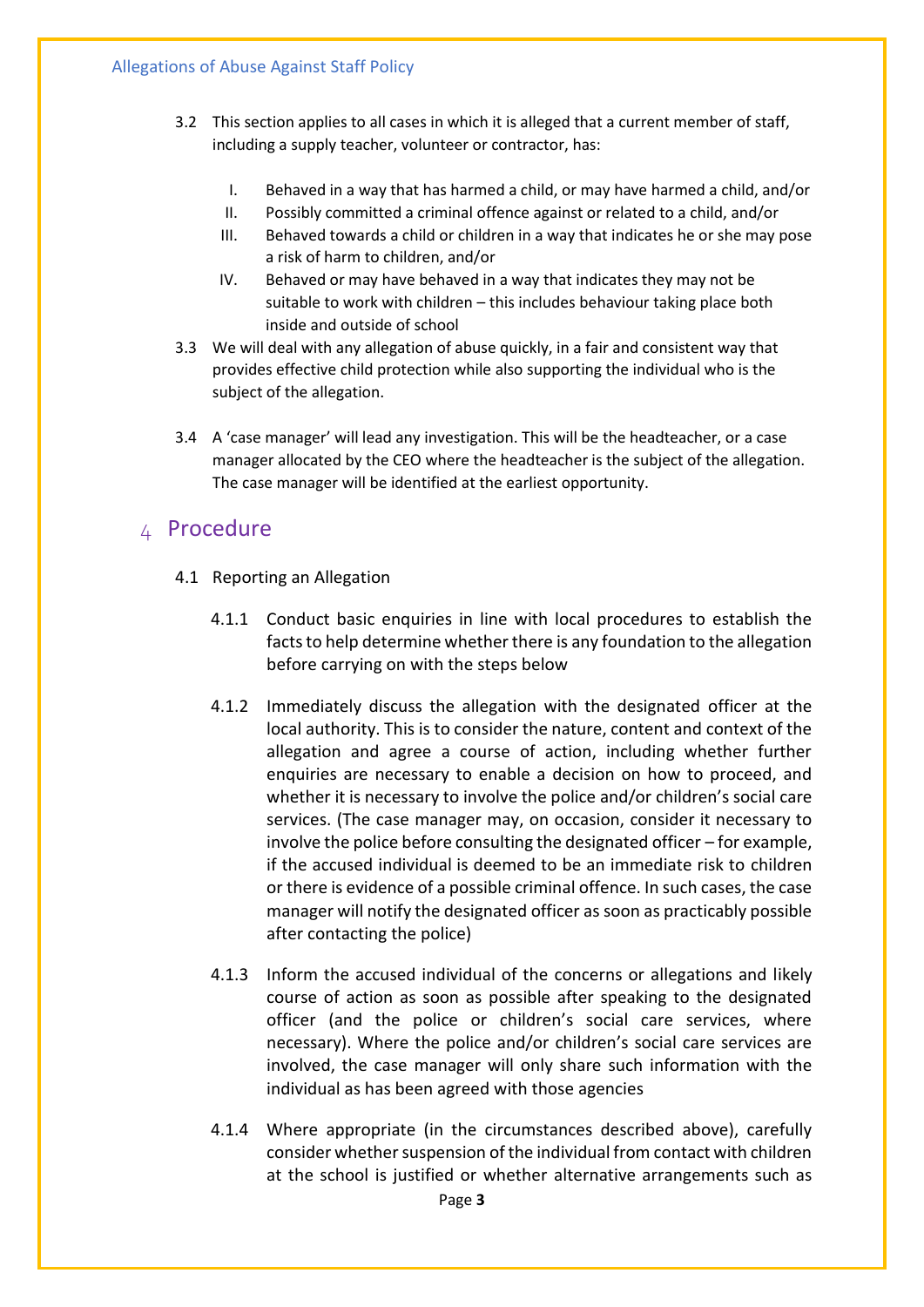those outlined above can be put in place. Advice will be sought from the designated officer, police and/or children's social care services, as appropriate.

- 4.1.5 If immediate suspension is considered necessary, agree and record the rationale for this with the designated officer. The record will include information about the alternatives to suspension that have been considered, and why they were rejected. Written confirmation of the suspension will be provided to the individual facing the allegation or concern within 1 working day, and the individual will be given a named contact at the school and their contact details.
- 4.1.6 If it is decided that no further action is to be taken in regard to the subject of the allegation or concern, record this decision and the justification for it and agree with the designated officer what information should be put in writing to the individual and by whom, as well as what action should follow both in respect of the individual and those who made the initial allegation.
- 4.1.7 If it is decided that further action is needed, take steps as agreed with the designated officer to initiate the appropriate action in school and/or liaise with the police and/or children's social care services as appropriate.
- 4.1.8 Provide effective support for the individual facing the allegation or concern, including appointing a named representative to keep them informed of the progress of the case and considering what other support is appropriate.
- 4.1.9 Inform the parents or carers of the child/children involved about the allegation as soon as possible if they do not already know (following agreement with children's social care services and/or the police, if applicable). The case manager will also inform the parents or carers of the requirement to maintain confidentiality about any allegations made against teachers (where this applies) while investigations are ongoing. Any parent or carer who wishes to have the confidentiality restrictions removed in respect of a teacher will be advised to seek legal advice.
- 4.1.10 Keep the parents or carers of the child/children involved informed of the progress of the case and the outcome, where there is not a criminal prosecution, including the outcome of any disciplinary process (in confidence).
- 4.1.11 Make a referral to the DBS where it is thought that the individual facing the allegation or concern has engaged in conduct that harmed or is likely to harm a child, or if the individual otherwise poses a risk of harm to a child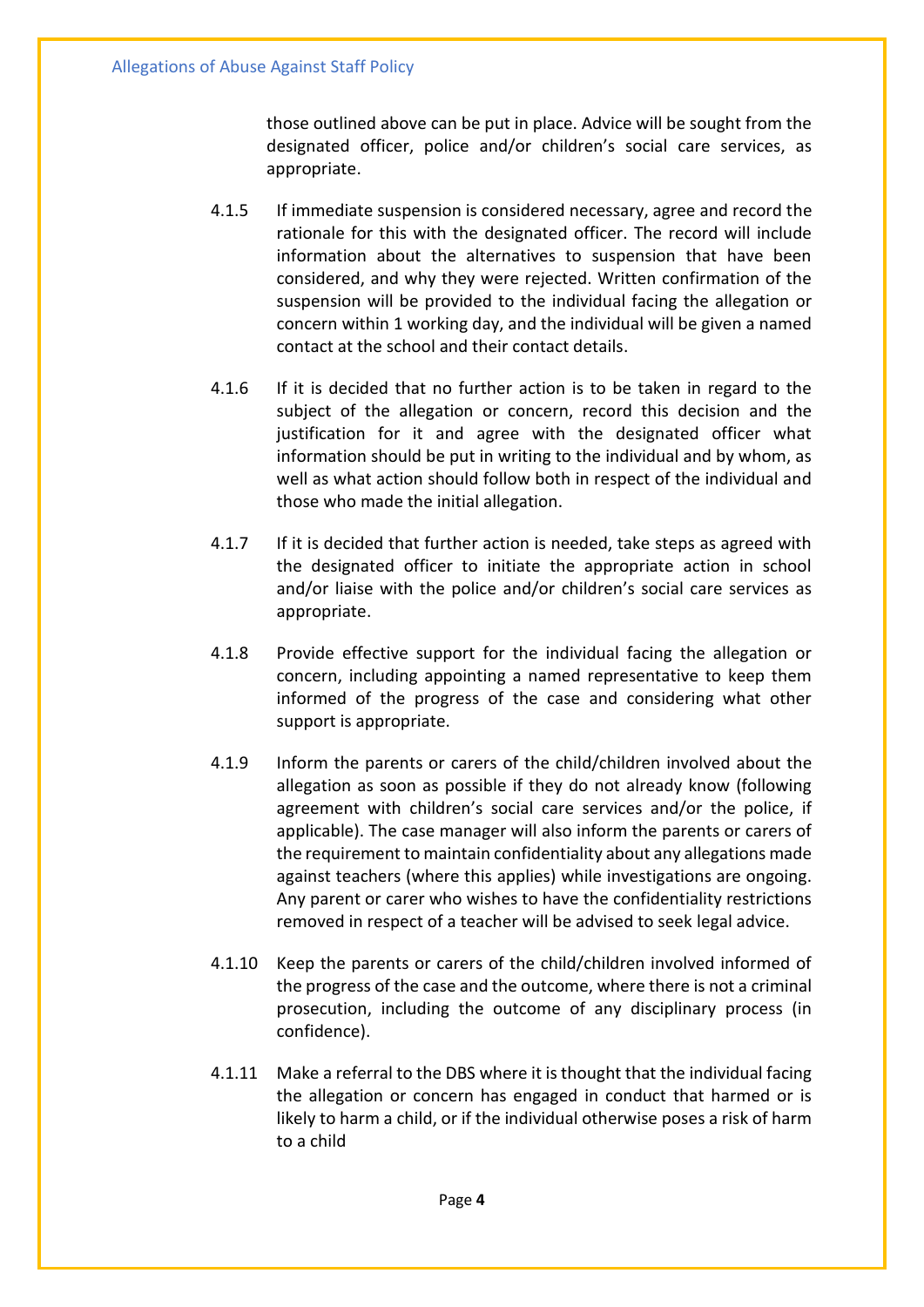4.1.12 Where the case manager is concerned about the welfare of other children in the community or the individual's family, they will discuss these concerns with the DSL and make a risk assessment of the situation. If necessary, the DSL may make a referral to children's social care.

#### 4.2 Investigation

- 4.2.1 An investigation into the allegation is normally carried out by children's social services or by us. This will be agreed at the initial evaluation stage. Where we are not conducting the investigation, we will cooperate with investigative agencies.
- 4.2.2 Internal investigations must be second to any safeguarding investigation and may need to be delayed until the external investigation is complete.
- 4.2.3 Definitions for outcomes of allegation investigations
	- i Substantiated: there is sufficient evidence to prove the allegation.
	- ii Malicious: there is sufficient evidence to disprove the allegation and there has been a deliberate act to deceive, or to cause harm to the subject of the allegation.
	- iii False: there is sufficient evidence to disprove the allegation.
	- iv Unsubstantiated: there is insufficient evidence to either prove or disprove the allegation (this does not imply guilt or innocence).
	- $\vee$  Unfounded: to reflect cases where there is no evidence or proper basis which supports the allegation being made.
- 4.2.4 We will inform Ofsted of any allegations of serious harm or abuse by any person living, working, or looking after children at the premises (whether the allegations relate to harm or abuse committed on the premises or elsewhere), and any action taken in respect of the allegations. This notification will be made as soon as reasonably possible and always within 14 days of the allegations being made.
- 4.2.5 If the school is made aware that the secretary of state has made an interim prohibition order in respect of an individual, we will immediately suspend that individual from teaching, pending the findings of the investigation by the Teaching Regulation Agency.
- 4.2.6 Where the police are involved, wherever possible the Trust will ask the police at the start of the investigation to obtain consent from the individuals involved to share their statements and evidence for use in the school's disciplinary process, should this be required at a later point.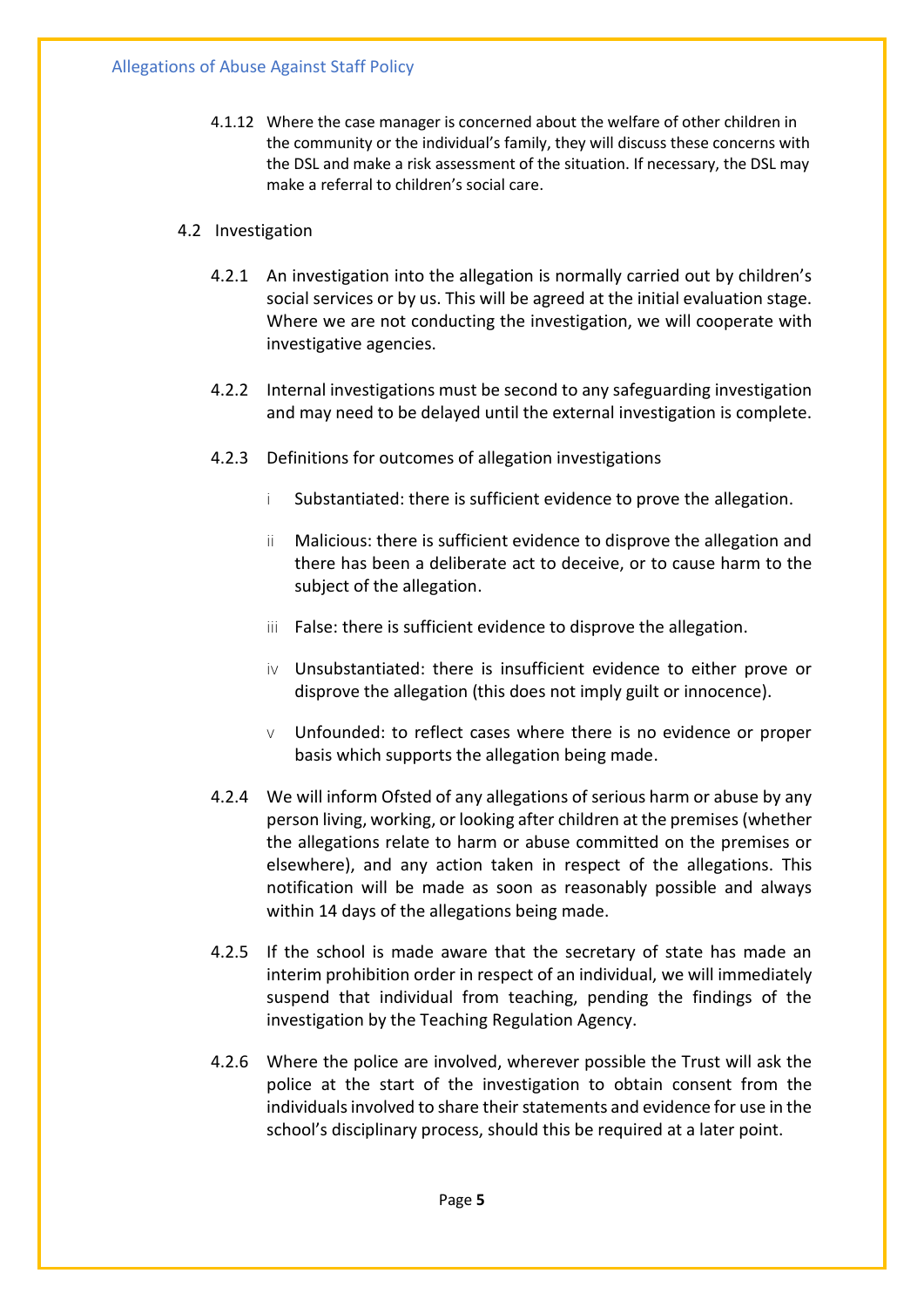#### 4.3 The Employee

- 4.3.1 We have a duty of care to our employees and will do everything to minimise the stress of any allegation and the disciplinary process.
- 4.3.2 The person who is the subject of the investigation will be informed as soon as the allegation has been made, but only after the Head teacher has spoken to the Chair Cluster representatives. The employee will then be advised on what the next course of action will be. However, if the police or social services are to be involved, they will be contacted before the employee, and will advise as to what information may be disclosed to the person under investigation.
- 4.3.3 The Chair of Cluster representatives or a named representative will keep the employee informed of the progress of the case and any other workrelated issues.
- 4.3.4 The employee may need additional support and we will consider what might be appropriate to best accommodate this. If it is a criminal investigation and the police are involved, they may provide this additional support.

# 5 Additional considerations for supply teachers and all contracted staff

- 5.1 If there are concerns or an allegation is made against someone not directly employed by the school, such as a supply teacher or contracted staff member provided by an agency, we will take the actions below in addition to our standard procedures.
	- I. We will not decide to stop using an individual due to safeguarding concerns without finding out the facts and liaising with our LADO to determine a suitable outcome
	- II. The Trust Board will discuss with the agency whether it is appropriate to suspend the individual, or redeploy them to another part of the school, while the school carries out the investigation
	- III. We will involve the agency fully, but the school will take the lead in collecting the necessary information and providing it to the LADO as required
	- IV. We will address issues such as information sharing, to ensure any previous concerns or allegations known to the agency are taken into account (we will do this, for example, as part of the allegations management meeting or by liaising directly with the agency where necessary)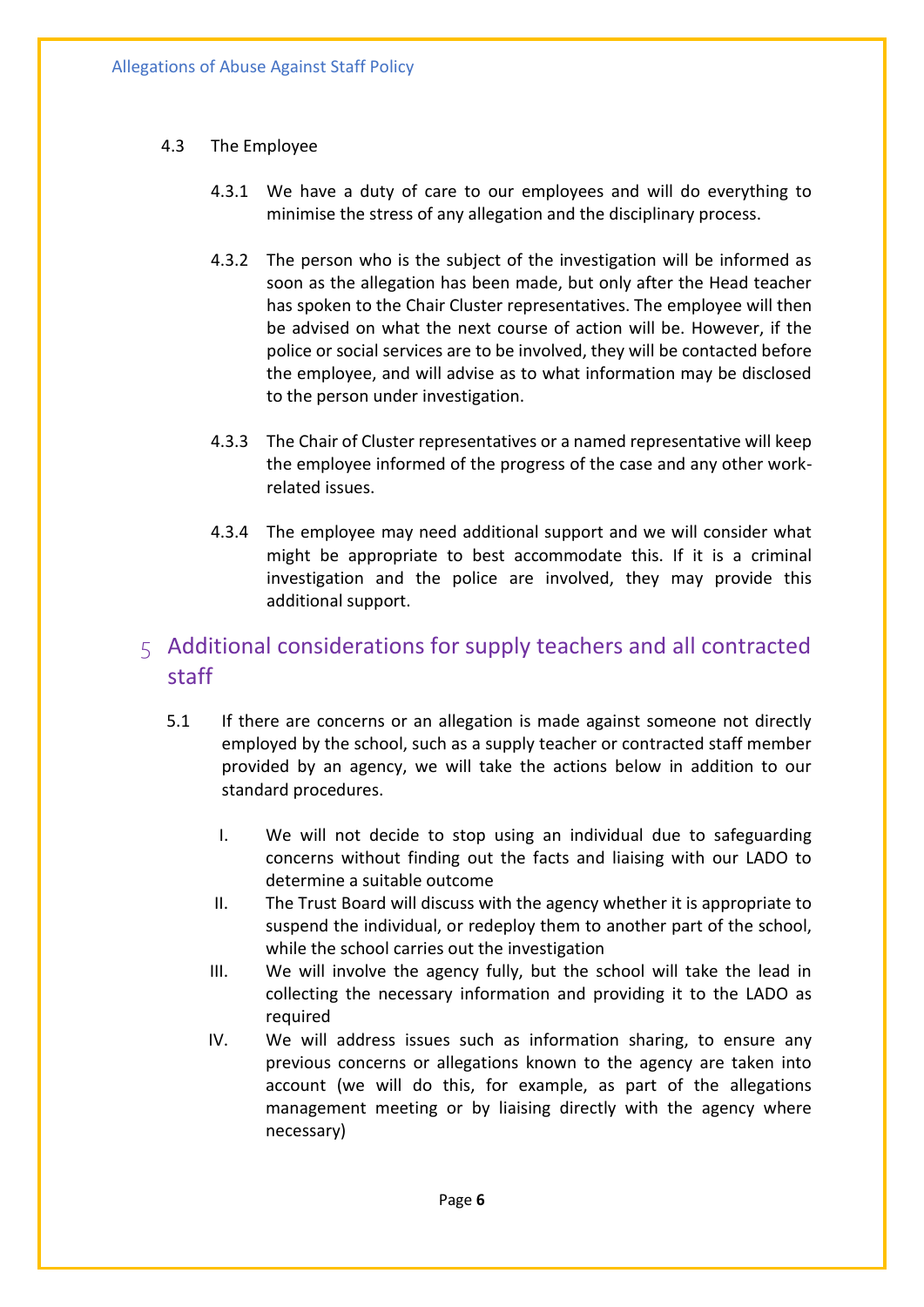5.2 When using an agency, we will inform them of our process for managing allegations, and keep them updated about our policies as necessary, and will invite the agency's HR manager or equivalent to meetings as appropriate.

# 6 Confidentiality

- 6.1 We will make every effort to guard the privacy of all parties during and after an investigation into an allegation. It is in everyone's best interest to maintain this confidentiality to ensure a fair investigation with minimum impact for all parties.
- 6.2 The case manager will take advice from the local authority's designated officer, police and children's social care services, as appropriate, to agree:
	- i Who needs to know about the allegation and what information can be shared.
	- ii How to manage speculation, leaks and gossip, including how to make parents or carers of a child/children involved aware of their obligations with respect to confidentiality.
	- iii What, if any, information can be reasonably given to the wider community to reduce speculation.
	- iv How to manage press interest if, and when, it arises.
- 6.3 A breach of confidentiality will be taken seriously and may warrant its own investigation. It is a criminal offence to publish information that could lead to the identification of a teacher who is the subject of an allegation.

## 7 Suspensions

- 7.1 We will not suspend a member of staff without serious consideration, and will not do it automatically once an allegation has been made. Depending on the nature of the case, it may be possible that alternative arrangements are made so that the individual can continue working.
- 7.2 The Chair Cluster representatives holds the power to suspend an employee but will be advised by the police and or social care whether or not a suspension is necessary.
- 7.3 In the case of suspension, the employee will receive written confirmation within one working day and will be informed of the reason for the suspension.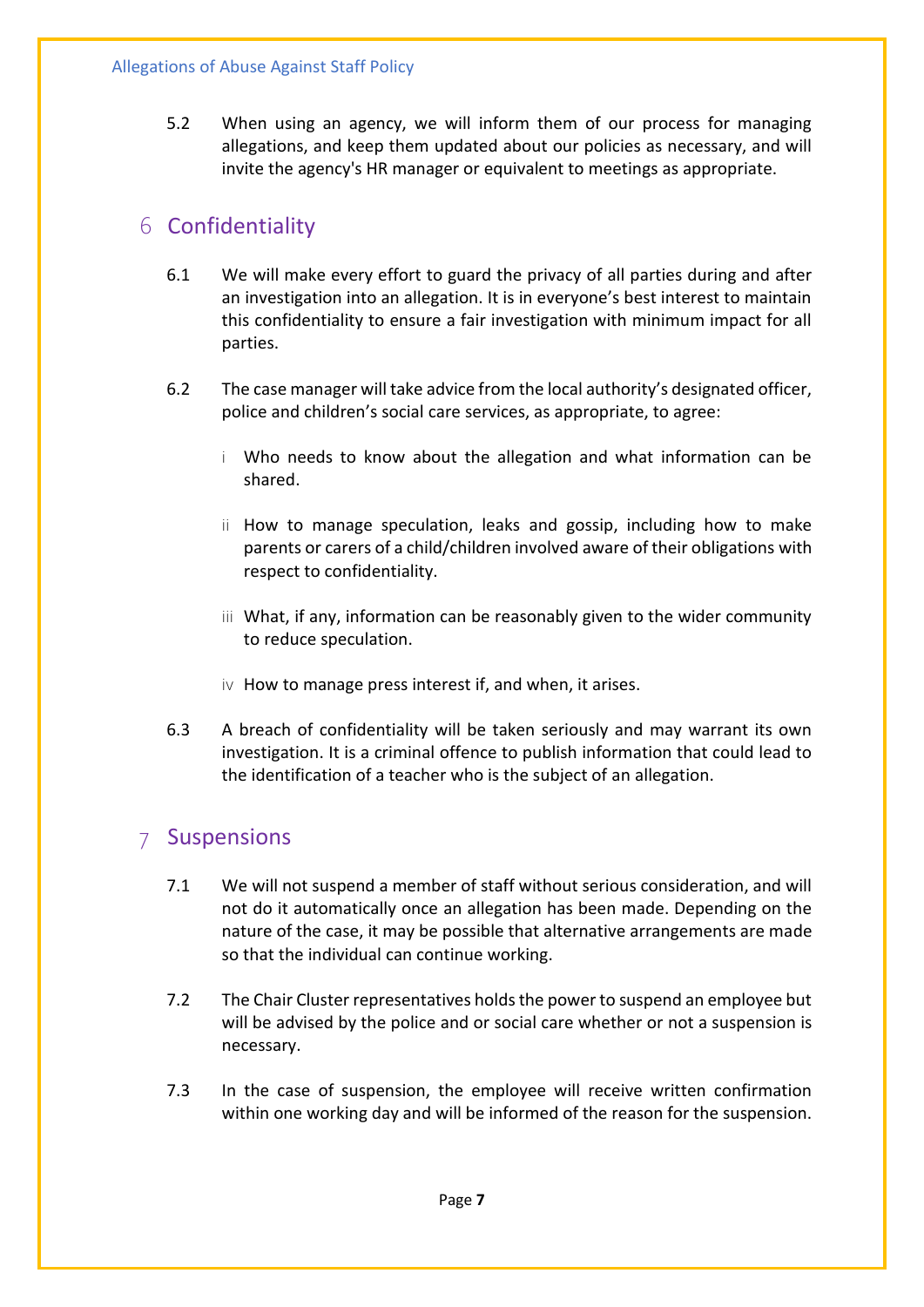# 8 Resignations

- 8.1 If an employee resigns when the allegation is made against them or during an investigation, the investigation will continue until an outcome has been reached, with or without the employee's cooperation. They will be given full opportunity to answer the allegation.
- 8.2 Compromise agreements will not be used in situations which are relevant to these procedures.

### 9 Record Keeping

- 9.1 The case manager will maintain clear records about any case where the allegation or concern meets the criteria above and store them on the individual's confidential personnel file for the duration of the case. Such records will include:
	- i A clear and comprehensive summary of the allegation.
	- ii Details of how the allegation was followed up and resolved.
	- iii Notes of any action taken and decisions reached (and justification for these, as stated above.)
- 9.2 If an allegation or concern is not found to have been malicious, the school will retain the records of the case on the individual's confidential personnel file, and provide a copy to the individual.
- 9.3 Where records contain information about allegations of sexual abuse, we will preserve these for the Independent Inquiry into Child Sexual Abuse (IICSA), for the term of the inquiry. We will retain all other records at least until the individual has reached normal pension age, or for 10 years from the date of the allegation if that is longer.
- 9.4 The records of any allegation that is found to be malicious will be deleted from the individual's personnel file. Where an allegation is found to be malicious, it will be removed from the record of the employee concerned.
- 9.5 Unsubstantiated or malicious allegations.
	- 9.5.1 If an allegation is shown to be deliberately invented, or malicious, the Head teacher, or other appropriate person in the case of an allegation against the Head teacher, will consider whether any disciplinary action is appropriate against the pupil(s) who made it, or whether the police should be asked to consider whether action against those who made the allegation might be appropriate, even if they are not a pupil.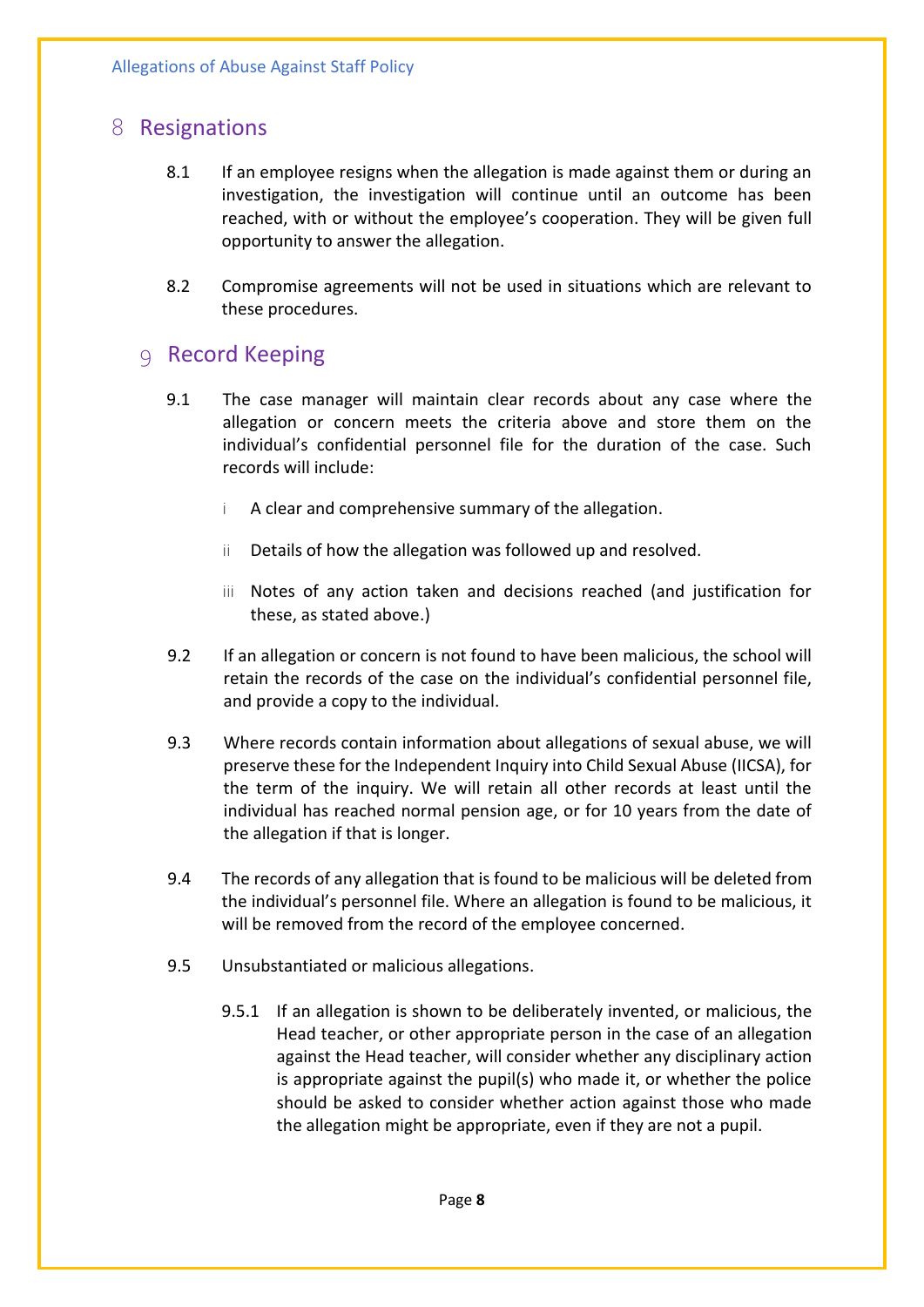9.5.2 Details of any allegation made by a pupil will be kept in the confidential section of their record.

### 10 Action on Conclusion of the Case

- 10.1 Action following a criminal investigation or prosecution.
	- 10.1.1 The case manager will discuss with the local authority's designated officer whether any further action, including disciplinary action, is appropriate and, if so, how to proceed, taking into account information provided by the police and/or children's social care services.
- 10.2 Conclusion of a case where the allegation is substantiated.
	- 10.2.1 If the allegation is substantiated and the individual is dismissed or the school ceases to use their services, or the individual resigns or otherwise ceases to provide their services, the school will make a referral to the DBS for consideration of whether inclusion on the barred lists is required.
	- 102.2If the individual concerned is a member of teaching staff, the school will consider whether to refer the matter to the Teaching Regulation Agency to consider prohibiting the individual from teaching.
- 10.3 Individuals returning to work after suspension.
	- 10.3.1 If it is decided on the conclusion of a case that an individual who has been suspended can return to work, the case manager will consider how best to facilitate this.
	- 10.3.2 The case manager will also consider how best to manage the individual's contact with the child or children who made the allegation, if they are still attending the school.

## 11 Unsubstantiated, unfounded, false or malicious reports

- 11.1 If a report is:
	- 11.2.1 Determined to be unsubstantiated, unfounded, false or malicious, the DSL will consider the appropriate next steps. If they consider that the child and/or person who made the allegation is in need of help, or the allegation may have been a cry for help, a referral to children's social care may be appropriate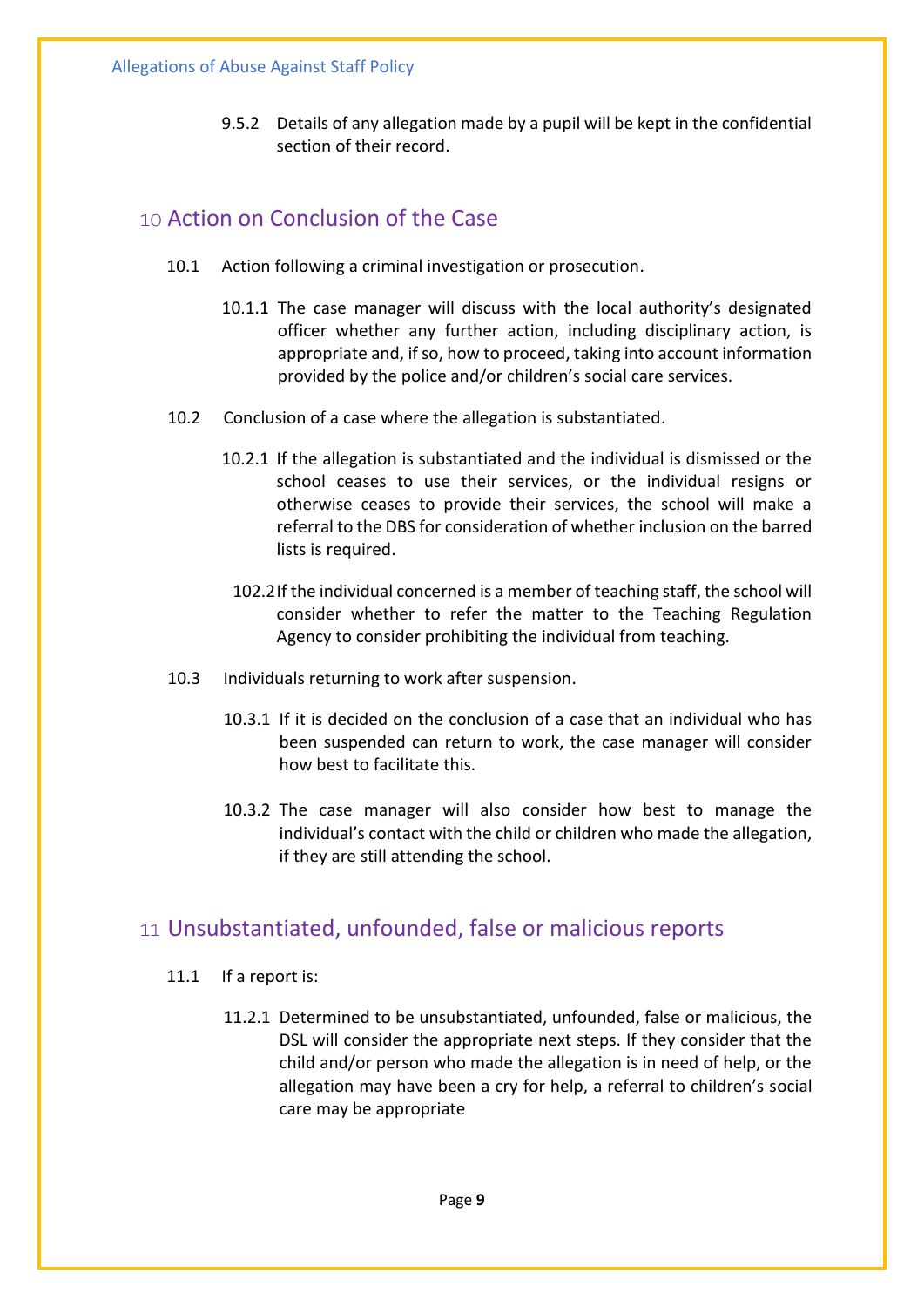11.2.2 Shown to be deliberately invented, or malicious, the school will consider whether any disciplinary action is appropriate against the individual(s) who made it.

### 12 Unsubstantiated, unfounded, false or malicious allegations

- 12.1 If an allegation is:
	- 12.2.1 Determined to be unsubstantiated, unfounded, false or malicious, the LADO and case manager will consider the appropriate next steps. If they consider that the child and/or person who made the allegation is in need of help, or the allegation may have been a cry for help, a referral to children's social care may be appropriate
	- 12.2.2 Shown to be deliberately invented, or malicious, the school will consider whether any disciplinary action is appropriate against the individual(s) who made it

#### 13 Non-recent allegations

- 13.1 Abuse can be reported, no matter how long ago it happened.
- 13.2 We will report any non-recent allegations made by a child to the LADO in line with our local authority's procedures for dealing with non-recent allegations.
- 13.3 Where an adult makes an allegation to the school that they were abused as a child, we will advise the individual to report the allegation to the police.

#### 14 Learning Lessons

- 14.1 After any cases where the allegations are substantiated, the case manager will review the circumstances of the case with the local authority's designated officer to determine whether there are any improvements that we can make to the school's procedures or practice to help prevent similar events in the future.
- 14.2 This will include consideration of (as applicable):
	- I. Issues arising from the decision to suspend the member of staff
	- II. The duration of the suspension
	- III. Whether or not the suspension was justified
	- IV. The use of suspension when the individual is subsequently reinstated. We will consider how future investigations of a similar nature could be carried out without suspending the individual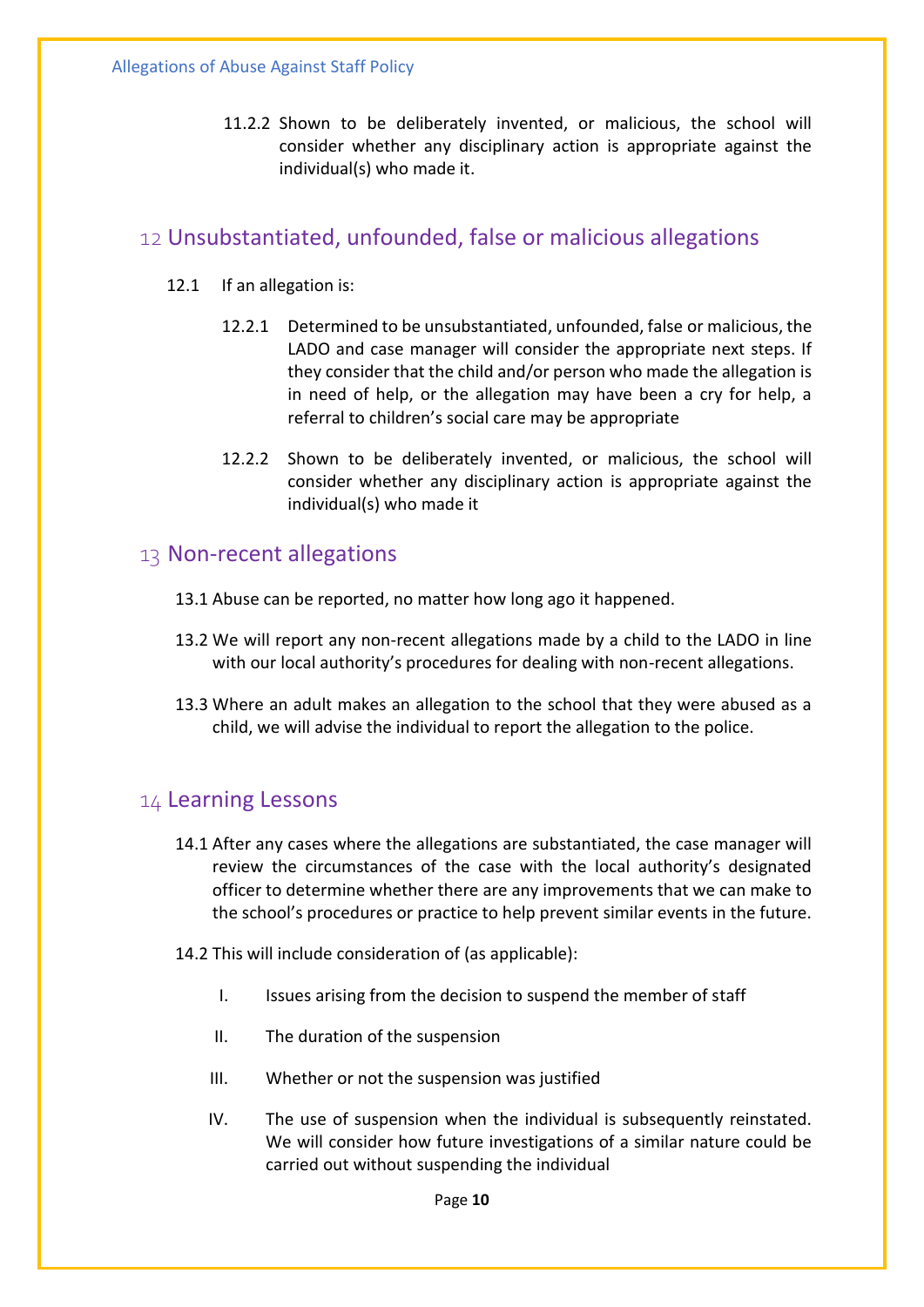- 14.3 For all other cases, the case manager will consider the facts and determine whether any improvements can be made.
- 14.4 References.
	- 14.4.1 When providing employer references, we will not refer to any allegation that has been proven to be false, unsubstantiated or malicious, or any history of allegations where all such allegations have been proven to be false, unsubstantiated or malicious.

#### 15 Concerns that do not meet the harm threshold

- 15.1 The section is based on 'Section 2: Concerns that do not meet the harm threshold' in part 4 of Keeping Children Safe in Education.
- 15.2 This section applies to all concerns (including allegations) about members of staff, including supply teachers, volunteers and contractors, which do not meet the harm threshold set out in section 1 above.
- 15.3 Concerns may arise through, for example:
	- I. Suspicion
	- II. Complaint
	- III. Disclosure made by a child, parent or other adult within or outside the school
	- IV. Pre-employment vetting checks
- 15.4 We recognise the importance of responding to and dealing with any concerns in a timely manner to safeguard the welfare of children.

#### 16 Definition of low-level concerns

- 16.1 The term 'low-level' concern is any concern no matter how small that an adult working in or on behalf of the school may have acted in a way that:
	- I. Is inconsistent with the staff code of conduct, including inappropriate conduct outside of work, and
	- II. Does not meet the allegations threshold or is otherwise not considered serious enough to consider a referral to the designated officer at the local authority
- 16.2 Examples of such behaviour could include, but are not limited to:
	- I. Being overly friendly with children
	- II. Having favourites
	- III. Taking photographs of children on their mobile phone
	- IV. Engaging with a child on a one-to-one basis in a secluded area or behind a closed door
	- V. Using inappropriate sexualised, intimidating or offensive language